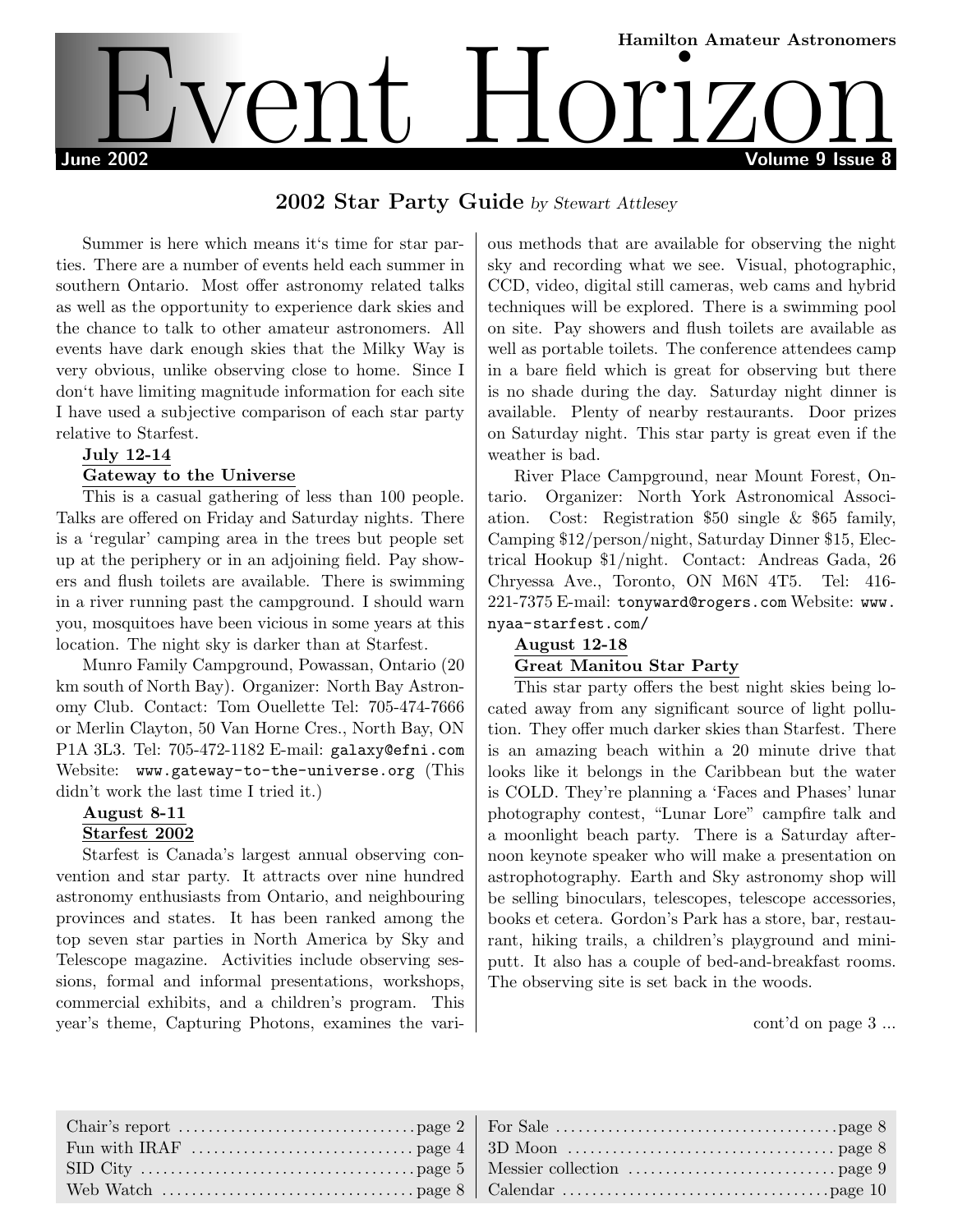# Chair's Report

At long last, summer is actually here - well, maybe not officially, but close enough. Sadly, this also signals the last of our regular meetings until September. Happily, it also means the opportunity to get together with folks at star parties and to have some holidays!

In September, we hope to resurrect the HAA's Silent Lake Star Party. Many years ago, we had a wonderful, well-attended get-together at this provincial park near Bancroft, Ontario. It is far enough away from Toronto and Ottawa that the skies are REALLY dark. By holding it on the New Moon weekend after Labour Day, we avoid the summer crowds (and most of the mosquitoes!) and we have the summer Milky Way high in the sky for the early part of the night. What's not to like?!

We are hoping to attract some additional BIG scopes from folks in the Ottawa area, so there should be plenty of photons to go around! I believe that there are more details elsewhere in this issue. Circle the dates of September 6/7/8 on your calendar!

It looks probable that we will hold

Doug Welch is the current chair of the HAA and also a founding member. You can find out more about Doug at: http://www.physics.mcmaster.ca/people/faculty/ Welch\_DL\_h.html

our meetings at the Steam Museum when we start up again in the Fall. The Spectator has been graciously allowed us the (free) use of their auditorium for years now, but recent policy changes have prevented us from booking more than two months in a row without substantial hassles. Since we are a volunteer organization, keeping hassles to a minimum is important!! In any case, please keep an eye on the HAA webpage (www.amateurastronomy.org - thanks again, Rick!) and/or your summer issue of Event Horizon for updates on the venue for the September meeting.

Sheila Overall has informed me that she will be stepping down as the Council member in charge of publicity in September. Sheila many thanks for your efforts and your time!

I also want to thank all of the Council members who have, as usual, made it such a pleasure to be part of the HAA.

Have a great summer and see you at one or more star parties!! Doug Welch



Event Horizon is a publication of the Hamilton Amateur Astronomers (HAA).

The HAA is an amateur astronomy club dedicated to the promotion and enjoyment of astronomy for people of all ages and experience levels.

The cost of the subscription is included in the \$25 individual or \$30 family membership fee for the year. Event Horizon is published a minimum of 10 times a year.

## HAA Council

Web: amateurastronomy.org

Mailing Address: PO Box 65578 Dundas, ON L9H 6Y6

Domain Name and Web hosting for the Hamilton Amatuer Astronomy club supplied by Axess Communications

Corporate and Residential DSL and Web Hosting

http://www.axess.com

support@axess.com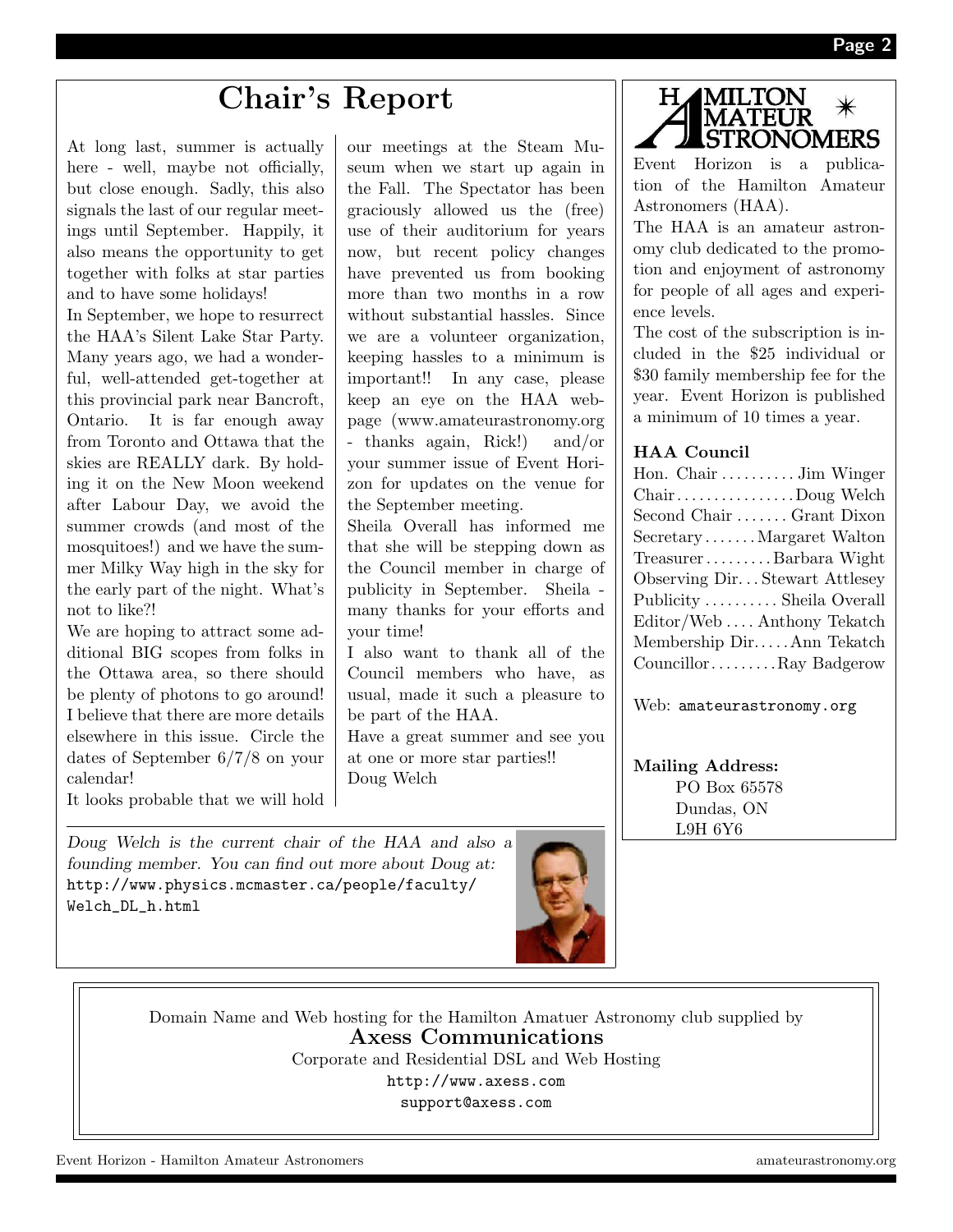#### ... cont'd from page 1

You can set up your camp in the open fields with other attendees or find yourself a nice, private sanctuary among the trees. Bathroom facilities consist of outhouses and port-a-potties. There is an ingenious "bush shower" - warm water and the open sky.

Gordon's Park & Carter Bay Resort, Manitoulin Island, Ontario. Cost: Registration \$20.00/night/vehicle, Saturday Dinner \$12.00. Contact: Mark Oldfield, 1687 Carol St., Val Caron, ON P3N 1H1. Tel: 705-897-4518 Fax: 705-673-0730 E-mail: greatmanitou@hotmail. com Website: www.manitoulin-link.com/starparty

#### August 12

#### Charleston Lake Astronomy Night and Perseid Meteor Watch

I have never attended this event so I can't comment on the facilities or the night sky.

Charleston Lake Provincial Park, near Brockville, Ontario. Talk by Terence Dickinson at 8:30 p.m., followed by telescope viewing. Organizer: Park staff. Tel: 613-659-2065

#### September 5-8 Huronia Star Party

A gathering of 100 - 150 people held in an open field. They have Friday and Saturday night talks. The featured Saturday night speaker at 7pm will be Paul Delaney and his talk is "Cosmology: Twists, turns, and all the changes in-between". Vendors will be set up to purchase anything from books to telescopes. They offer a Saturday night dinner and EftonScience has been known to provide a free breakfast to the first 50 people who wake up in time. All other activities are off site. The night sky is not as dark as at Starfest and has been getting brighter over time.

Private campground on Kueper farm, 15 min. northwest of Alliston, Ontario. Organizer: South Simcoe Amateur Astronomers. Cost: \$39 single, \$49 couple, \$10 ages 13-19, Saturday Dinner \$15 Contact: Christopher Trace, 43 Tecumseth N, Beeton, ON L0G 1A0. Tel: 905-729-4982 E-mail: ssaaclub@yahoo.ca or: ssaa@cois.on.ca Website: www.geocities.com/ CapeCanaveral/Lab/3681/index.html

#### September 6-8

#### HAA Star Party

This is the one that you shouldn't miss. Our very own HAA Star Party doesn't offer any talks but the location is great. The night sky is darker than Starfest but not quite as dark as at Manitoulin Island. There are lots of daytime activities such as fishing , canoeing , wildlife viewing , swimming and cycling. The campsites at Silent Lake are not your typical star party quality. They are well shaded, level and quite large. Depending on the campsite, they allow up to three tents and six people! The drawback to these nice sites is that you have to set up and take down your scope at the main parking lot each night. It's worth the effort though. We should try to stay in the same area but make your reservations soon since campsites are already being reserved for that weekend. We are expecting some people to join us from the Ottawa and Peterborough astronomy clubs.

Cost: Camping \$21.50/site/night. Silent Lake (613) 339-2807 http://www.ontarioparks.com/sile.html







I recommend that you make reservations in the 40- 58 group of sites in the Pincer Bay campground: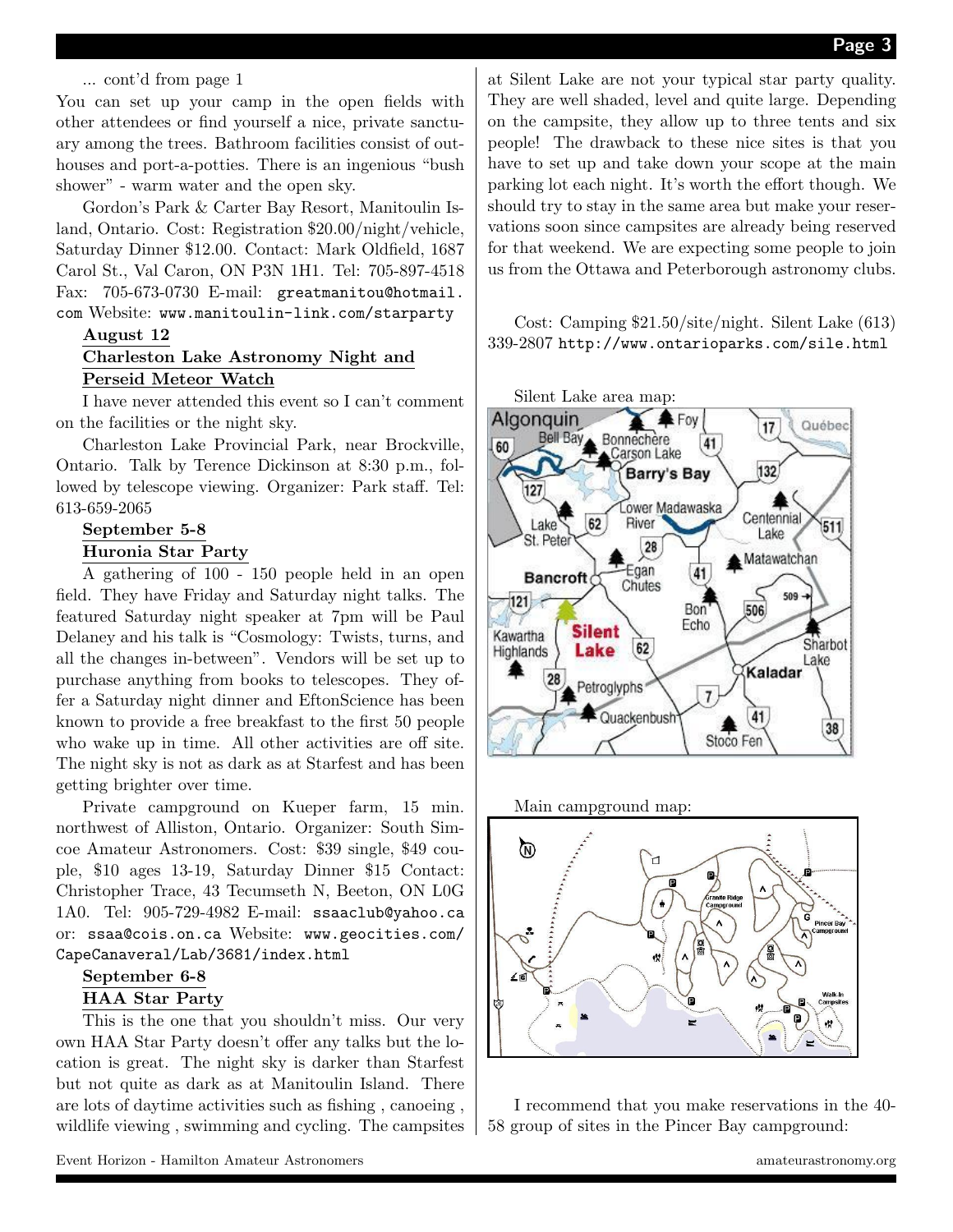

#### Some simple star party rules:

(Mostly stolen from the web but I've lost the source.) 1) Avoid using white lights. Use red lights sparingly. If for some reason you must use a white light, shout out a warning. 2) Hopefully you car doesn't violate the above but some newer cars can't turn off their headlights. In that case, try to arrive before dark and warn people when you are leaving. Backup lights and even interior lights can ruin someone's night vision. 3) If you come to a star party without a telescope please park some distance away from the main observing area to save room for those with heavy equipment to carry. 4) Never touch anyone else's equipment without permission. But don't be afraid to ask. Never touch any glass

#### Fun with IRAF by Anthony Tekatch

I've been trying my hand at CCD (charged coupled device) image manipulation. I was lucky enough to be invited to an observing session by Bob Botts at the RASC site in Flamborough a few weeks ago. Bob has a 4" Genesis telescope and SBIG ST-6a CCD unit.

Bob took about an hour to properly set up the scope, electronically chilled CCD and computer interface. We spent the next four hours taking shots of M51 through the clouds. The sky was slightly overcast and didn't clear up until 5 minutes after we had packed up for the evening. Regardless of the poor viewing conditions, the telescope/CCD combination still picked up many nice optical surface. 5) Avoid loud and boisterous behaviour. Star-gazing is a quiet, peaceful activity. 6) Don't litter. 7) Drive slowly so as to avoid kicking up dust. 8) Watch your step (but don't use a flashlight). Be especially careful of wires on the ground. Some scopes require power and some folks use their car's battery. If your scope requires power try to make the wires as safe as possible. 9) Don't set up too close to another observer. When in doubt, it's always a good idea to ask, "Is it OK if I set up here?" 10) Be careful when astrophotographers are doing their thing. 11) Some places ban pets and some allow them. If you bring your pet make sure it is firmly under control. No barking dogs early in the morning! 12) Some places ban music altogether, some are less strict. Just remember that music that you love may be extremely irritating to others. When in doubt use a headset. 13) Smokers should stay downwind of non-smokers and their telescopes. Just because you're outdoors doesn't mean your smoke isn't annoying. 14) Be aware that alcohol may adversely affect your night vision, body temperature and ability to drive. 15) Owners of LX-200s must offer coffee to passers-by who mistake the noise of their slewing motors for that of an espresso machine. 16) Refrain from pointing out the failings of your neighbor's telescope until your own optics are safely covered.

by Stewart Attlesey

Stewart Attlesey is a founding member of the HAA. He has held the positions of Chair, Editor, Secretary, Recorder and is currently the Observing Director. He has also held the positions of Recorder and Observatory Curator for the RASC Hamilton Centre. stewart.attlesey@cogeco.ca



images.

The raw images from the special astronomy CCD camera are not suitable for direct viewing since the little cells pick up varying amounts of light that produce an uncorrected image. Modern consumer CCD cameras provide filtering to reduce background noise which makes them unsuitable for deep sky astronomy. The astronomy CCDs provide raw data so that you can manipulate and filter the image as you please, unfortunately that filtering (or image reduction) can be quite a detailed process requiring special software.

Faint objects require either long or multiple expo-

Event Horizon - Hamilton Amateur Astronomers amateurastronomy.org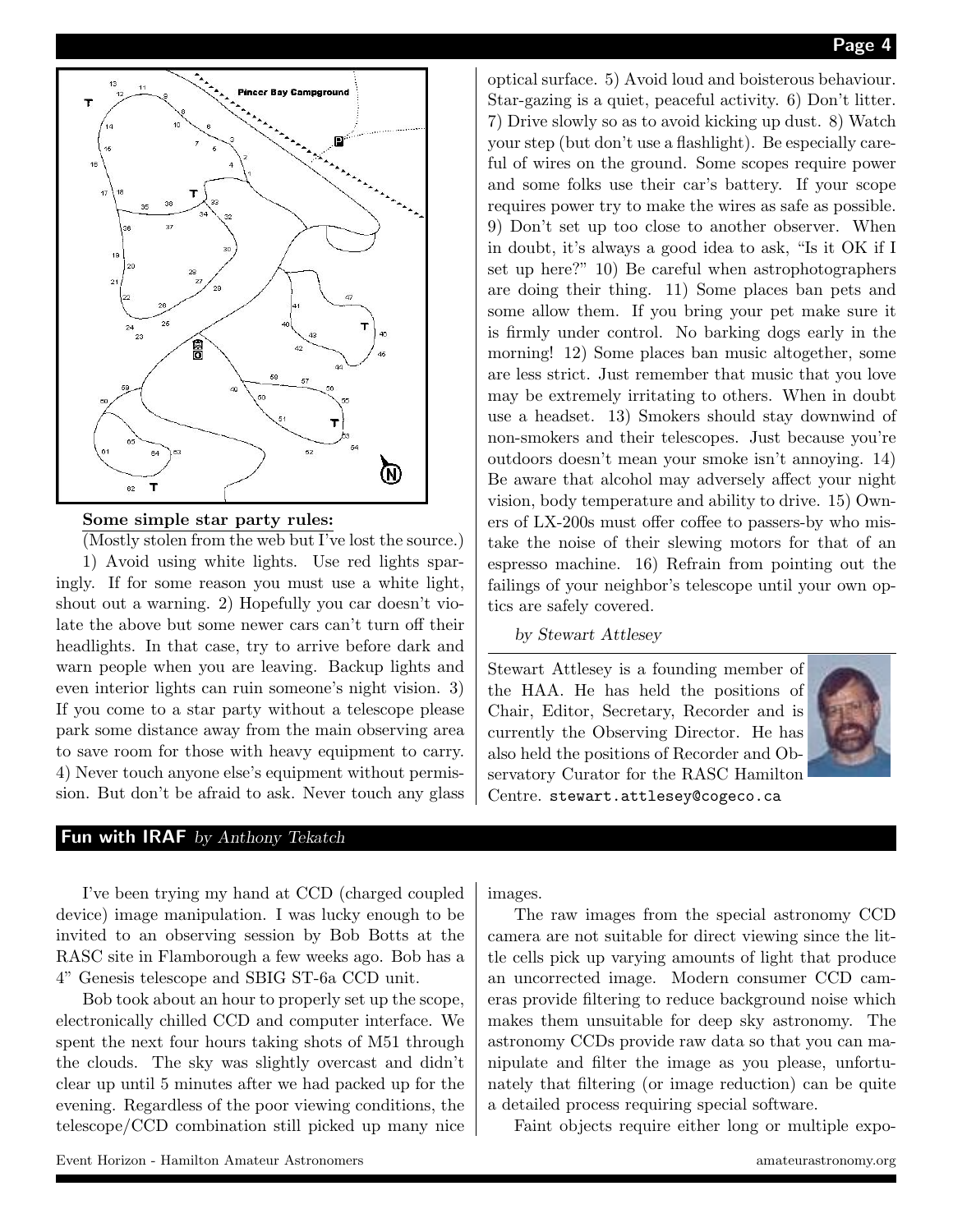sures. The long exposure would be the best since their would only be one image to manipulate for viewing, however the telescope must track the object accurately and hopefully no satellites pass by while exposing. The multiple exposure method allows you to remove bad shots. When taking pictures of faint objects with a general consumer camera the CCD imperfections are filtered out automatically, but so are any potentially interesting dark objects.



There are programs for DOS that come with the CCD and MAXIM-DL for Windows ( http://www. cyanogen.com/ ) that perform image stacking. Bob gave me the raw images to try and put together myself. I only use Linux on my system and had to hunt down something that would manipulate the images. I was in luck since Linux is capable of running many programs that were written for Unix which is widely used for astronomy in universities. I found something called

#### SID City by Doug Welch

Last month I described "Sudden Ionospheric Disturbances" (a.k.a. SID's) and how I wound my receiving loop. It has now been operating for a full month and, believe it or not, is still working! This month I will describe the electronics and show you some typical traces.

The two ends of the loop need the appropriate capacitance across them if they are to resonate at the frequency of the transmitting station - in this case, 24.0 kHz. Since one of the advantages of this antenna is IRAF (Image Reduction and Analysis Facility)http: //iraf.noao.edu/ .

The IRAF project is funded by the US government and is still being maintained today. It took about 24 hours for me to install and learn the unusual interface of IRAF. I was also given an excellent hands-on tutorial by Doug Welch in the final hours of my initial journey. Also a "must-have" graphical user interface (ds9) is made by Smithsonian Astrophysical Observatory in Cambridge http://hea-www.harvard.edu/RD/ds9/ .

The adjacent image shows the ds9 software with four image frames at various stages of processing. The top left is one of the original 36 CCD images that was taken at the observatory. The top right image is the "flat" image which is used for correcting the CCD images. The bottom left is the "flat corrected image". The bottom right is the composite stacked and aligned result of 18 selected images. The process involves selecting the images of value (with no smearing or satellite streaks), "flat processing", image alignment, then image stacking.

Maxim DL is more user friendly than IRAF, but I wanted to try something available for Linux and totally free. IRAF is very powerful and can be customized with user-written FORTRAN programs. IRAF is very mature and has a many Internet newsgroups where you can get help. The Internet is also full of FITS (Flexible Image Transport System) files from other telescopes that you can use to find new or interesting sky objects, one such site is http://adil.ncsa.uiuc.edu/.

by Anthony Tekatch

Anthony is interested in electronics, astronomy and music. He has been a member of HAA for one year. anthony@unihedron.com



that it can select a narrow range of frequency - and hence reject noise - it is important to be able to set the capacitance with some precision. About 1% precision is necessary for optimum performance. For my loop, the capacitance was about 18000 pF  $(=0.018 \text{ uF})$ . You don't normally find cheap variable capacitors with this value. It is possible to find a single-purpose piece of test equipment to do this, but even used they cost over \$300. Fortunately, you can make one for under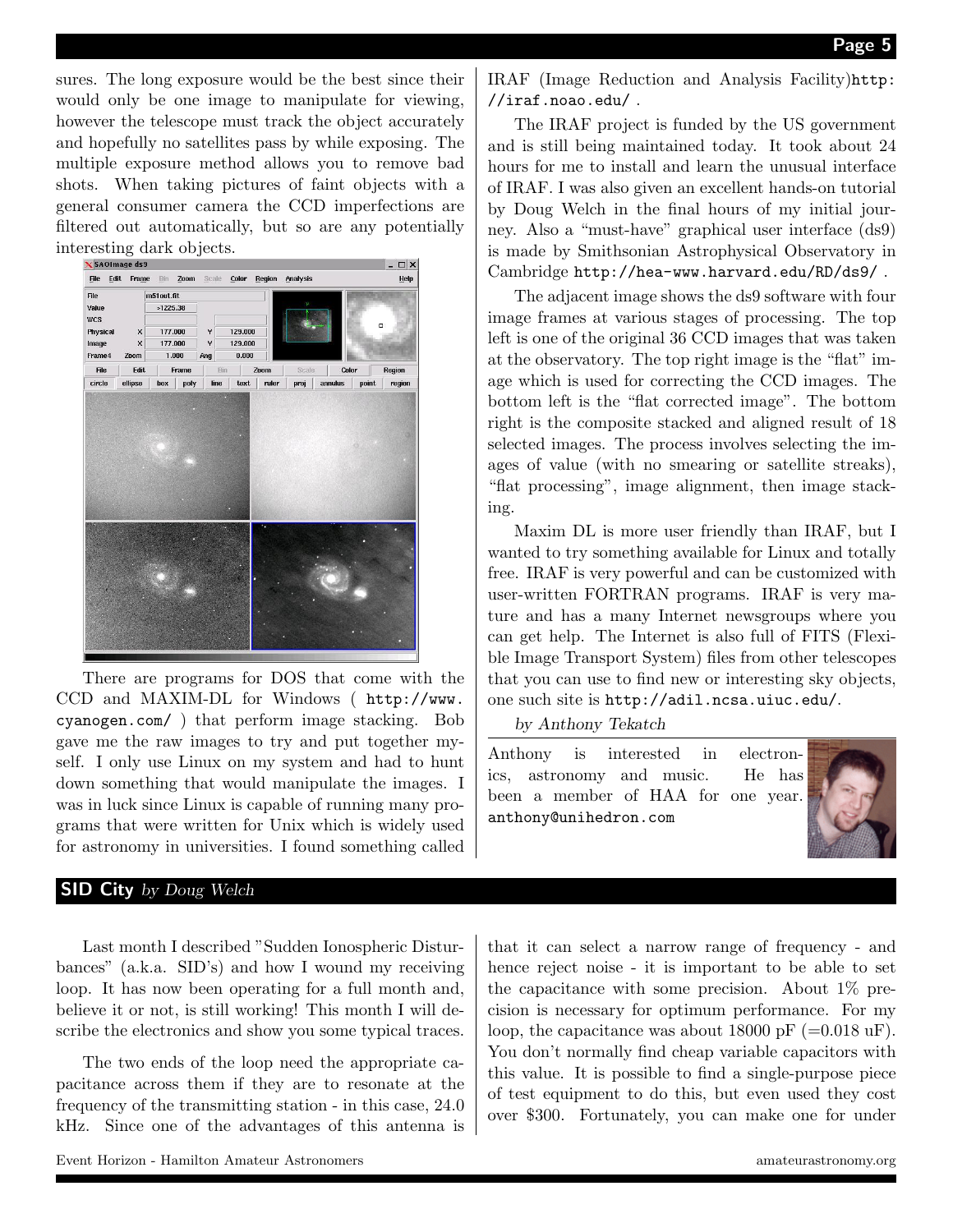\$10 which is perfect for the job. The basic idea is to pick a group of capacitors which are different from the next smallest by a factor of two. Then you wire them in parallel, each with a DIP switch switch in line with it. For a 8-position DIP switch, you can select 255 different (non-zero) capacitances! (The photo below shows my 10-pin DIP switch and the capacitors.)



The next item is the dual opamp. While one side of the loop goes to ground, the other feeds the noninverting input of an opamp. That stage produces a gain of 30x in my system (by using a pair of resistors) and feeds a second stage with a gain of 10x. (I will probably alter this to 20x in the future to increase the output signal level.) A four-conductor cable of some description brings positive and negative voltage to the opamp, a ground, and takes the signal back to the rectifier end.

One important physical issue is where the opamp sits. It can't be on the periphery of the loop or feedback will occur (because it is sensing its only amplified signal)! The loop antenna has zero response at right angles along the axis of the loop, so that is where the opamp goes.



In my system, the four-conductor cable is about 10 feet long. At the other end, I rectify the signal using a pair of diodes, a capacitor and a resistor as shown in the circuit diagram above. (The 5V Zener diode is optional - it protects the data acquisition module from overvoltage.) The voltage across the resistor is measured with an analog-to-digital converter unit called a DI-194RS from DataQ (www.dataq.com). It costs US\$24.95 and comes with a serial cable, software for Windows computers, and a screwdriver - surely the deal of the century!!! (Be sure to ask them to send it by regular mail instead of United Parcel Service - if you don't, it will cost an additional CAD\$35 for brokerage fees!) The DI-194RS sits on the 9-pin serial port of a castoff computer which does this one thing - taking SID data! The software is even smart enough to start up another file when the

current one fills up. I now take 24 hours per file at one sample per second. (The DI-194RS can take data from four different sources with voltages between  $-10$  and  $+10$ volts).

Finally - take a look at my traces. They lowest one is for May 10, 2002 and each day is a fixed increment in signal strength higher. NAA has scheduled maintenance days which are typically Mondays. However, the Friday before the Memorial Day long weekend in the US was used for this purpose instead of the holiday Monday. No traces are shown for May 18th or June 1st. The occasional large (positive) vertical step (not due to NAA coming back on the air) is due to the dining room light dimmer being turned on - I have since replaced it with a regular switch!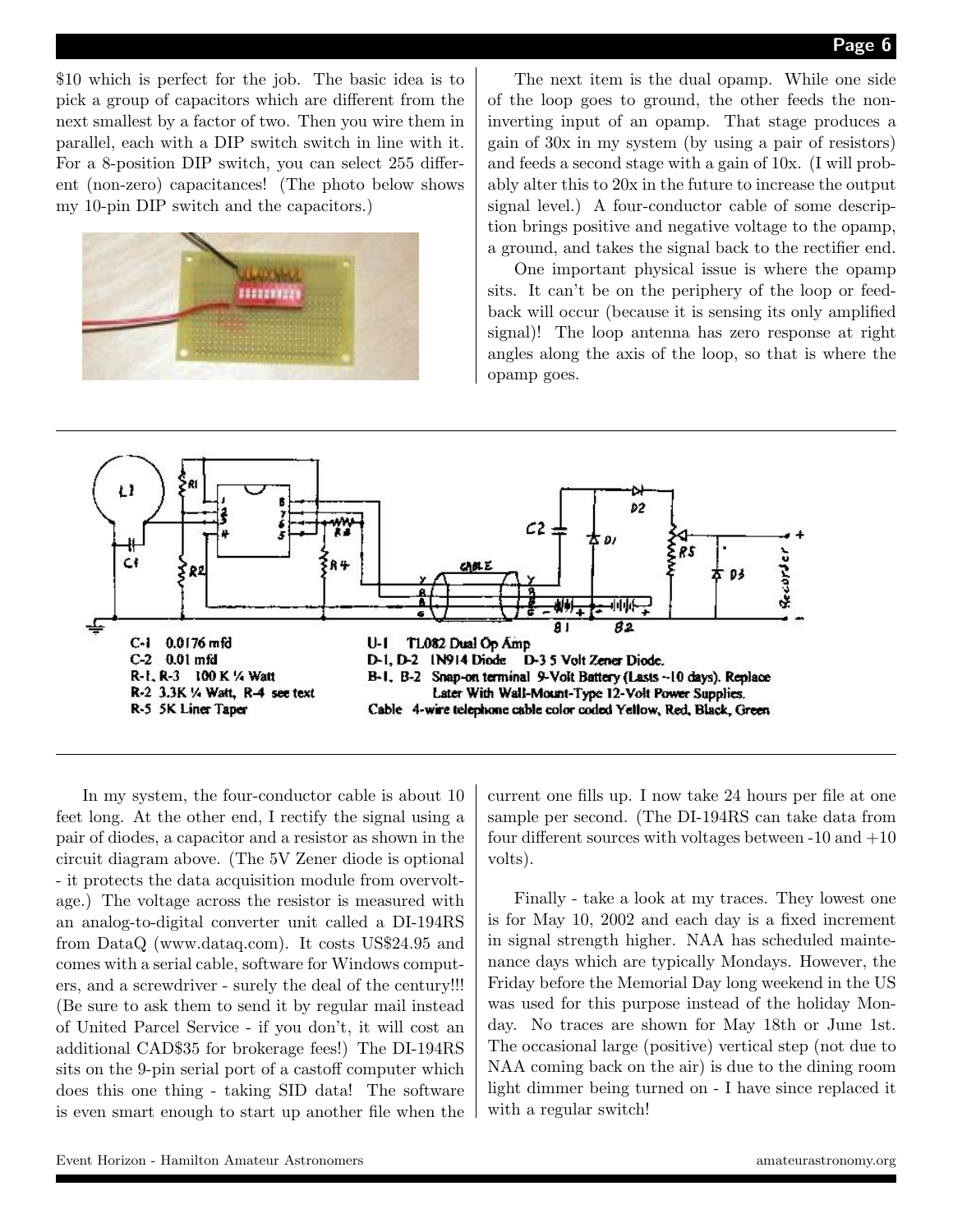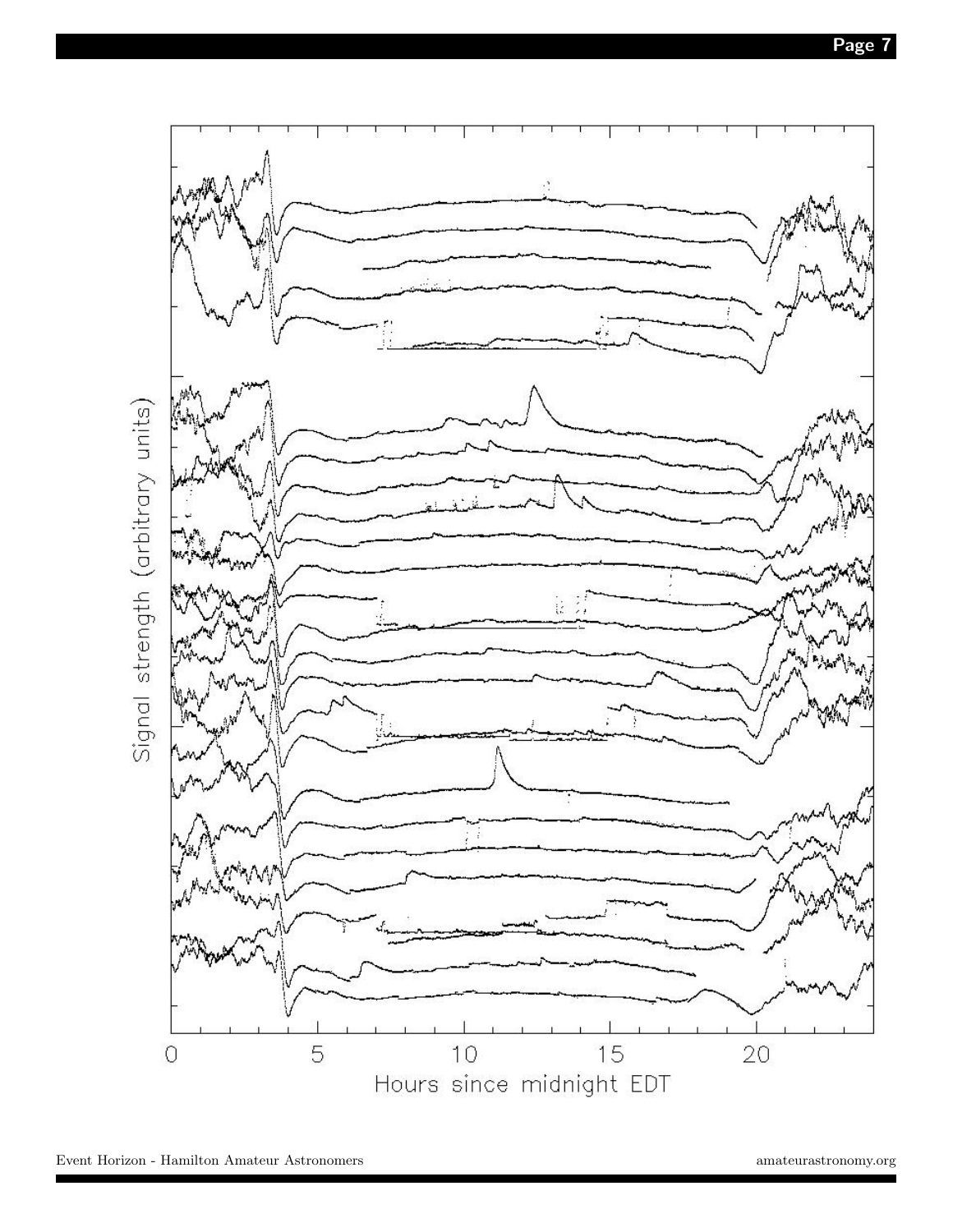Several features of the graph are striking. One is that the signal is "ratty" at night when the ionosphere is not illuminated by the sun. Second, there is a very distinctive "sunrise pattern". Third, there are some solar flares which leap off the normal daytime trace! There are also interruptions of the traces due to unusually frequent power outages in May. (I have since put a UPS on the data-taking computer to deal with the relatively short dropouts!) Also, lone high points due to lightning in the area are visible at times.

All in all, it has been good fun and I plan to keep it going in hopes of detecting more flares and possibly the occasional X-ray transient or GRB. I am happy to help anyone else interested in putting together such a system - just talk to me at a meeting or send me e-mail.

by Doug Welch

Doug Welch is the current chair of the HAA and also a founding member. You can find out more about Doug at: http://www.physics.mcmaster.ca/ people/faculty/Welch\_DL\_h.html



#### WebWatch

Submitted by Stewart Attlesey http://www.cbc.ca/one/light/index.html Flash is required for these CBC stories on light pollution.

http://www.astronomydaily.com/preview.html Find out what is astronomically happening in your neck of the woods.

#### For Sale

Meade LX200 8" with field tripod and travel case, In pristine condition. Asking \$2000 but am somewhat flexible. Shipping is negotiable. I live in Central Oregon and the easiest way to contact me is at this E-mail gnball@hotmail.com

Gary Ball

#### 3D Moon by Bob Botts

At various times throughout the year we can see the moon from different angles which gives us a partial view onto the seldom seen "far side of the moon". We can see the librations of the moon by photographing at these different times.

Look cross-eyed at the two images which make up this composite 3D image taken in February and April 2002. When crossing your eyes the center of the three moons will be the 3D one.



Event Horizon - Hamilton Amateur Astronomers amateurastronomy.org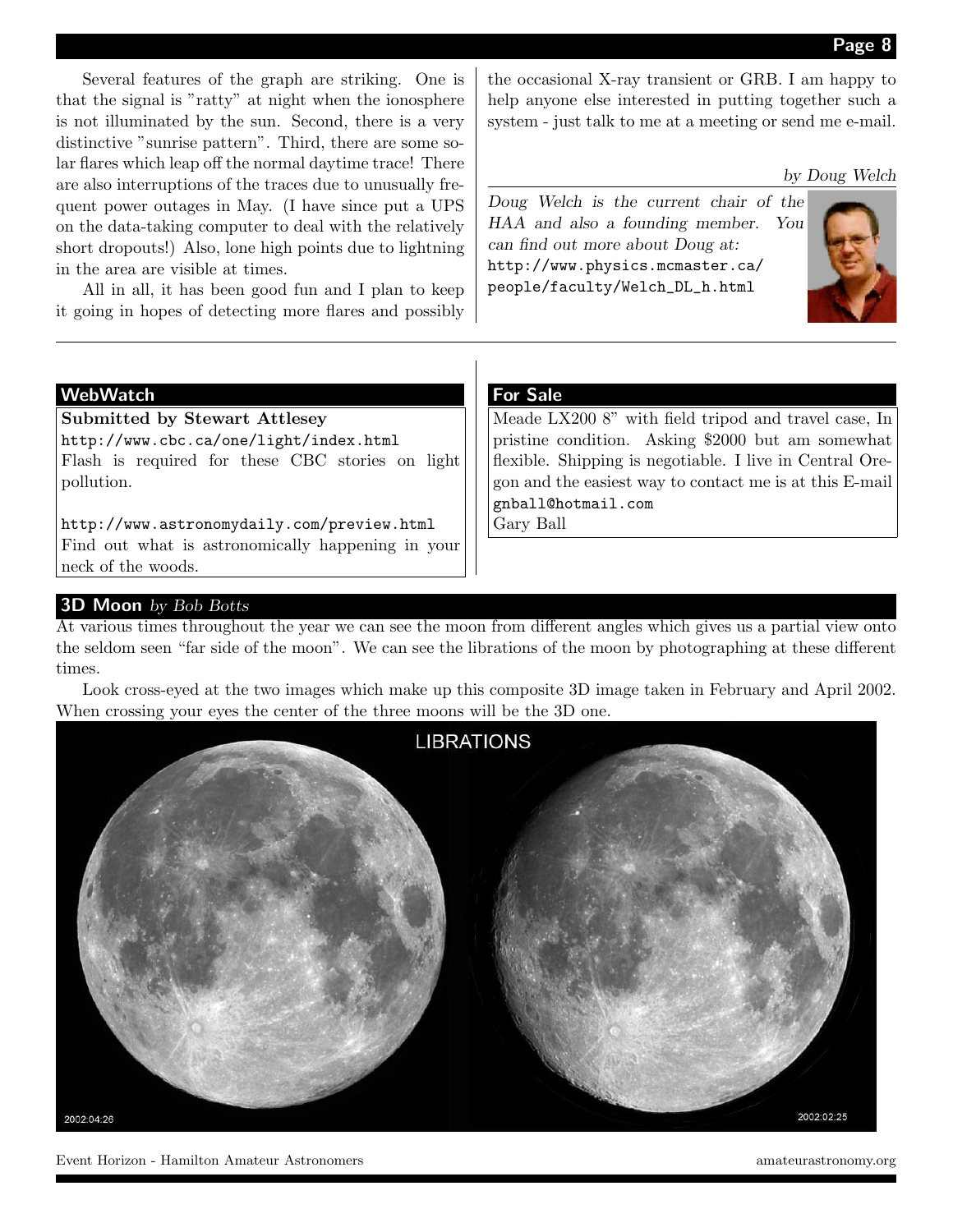Page 9

Bob Botts and Steve Barnes have been very busy in the last month compiling their own Messier collection of photographs. The amount of work involved in this effort is enormous considering how many images must be taken to make up one final photograph. The processing of these images is also very time consuming.

Check out their latest efforts and full size images on the club web website http://amateurastronomy.org

| M27-colour<br>$M1_s$<br>M24<br>$\rm M3\_s$<br>M3<br>M3pro<br>M1<br>M27<br>M28<br>M29<br>M31-colour<br>$-W22$<br>$\mathbf{M}8$<br>$\mathbf{M}5$<br>M4<br>M9<br>M31<br>M32<br>M35<br>M33<br>$MA_s$<br>Ophius<br>$M38_S$<br>$M35_s$<br>M10<br>M38<br>M36<br>M11-starfest-2001<br>M37<br>M11<br>M13<br>M13-crop<br>M41<br><b>Ursa Major</b><br><b>Pegasus</b><br>Septiton<br>M40<br>M42<br>M42a<br>M16-LRGB<br>M39<br>M <sub>15</sub><br>M17<br>M14<br>M16 |            |
|--------------------------------------------------------------------------------------------------------------------------------------------------------------------------------------------------------------------------------------------------------------------------------------------------------------------------------------------------------------------------------------------------------------------------------------------------------|------------|
|                                                                                                                                                                                                                                                                                                                                                                                                                                                        |            |
|                                                                                                                                                                                                                                                                                                                                                                                                                                                        |            |
|                                                                                                                                                                                                                                                                                                                                                                                                                                                        |            |
|                                                                                                                                                                                                                                                                                                                                                                                                                                                        |            |
|                                                                                                                                                                                                                                                                                                                                                                                                                                                        |            |
|                                                                                                                                                                                                                                                                                                                                                                                                                                                        |            |
| M45                                                                                                                                                                                                                                                                                                                                                                                                                                                    |            |
| $MA4_s$<br>$M17_s$<br>M44<br>M22<br>M43<br>M21<br>M20                                                                                                                                                                                                                                                                                                                                                                                                  |            |
| M42-colour                                                                                                                                                                                                                                                                                                                                                                                                                                             |            |
| M17-colour                                                                                                                                                                                                                                                                                                                                                                                                                                             |            |
| Canas Venator<br>Mi4 sound<br>Ursa Ma                                                                                                                                                                                                                                                                                                                                                                                                                  |            |
| M49<br>M51<br>M94<br>M96<br>M97<br>M50<br>M47<br>M46<br>M93                                                                                                                                                                                                                                                                                                                                                                                            | M98        |
| Ursa Major<br><b>M101</b> <sub>mm</sub><br>M51-LRGB<br>M52<br>M53<br>M56                                                                                                                                                                                                                                                                                                                                                                               |            |
| M101-LRGB<br>M101<br>$M51_f$<br>M99<br>M100                                                                                                                                                                                                                                                                                                                                                                                                            | M102       |
| M63<br>$\frac{1}{2}$<br>rep. At<br>8 MH<br>M109 May                                                                                                                                                                                                                                                                                                                                                                                                    | Ursa Major |
| M57-colour<br>M64<br>M65<br>M57<br>M103<br>M105<br>M107<br>M108                                                                                                                                                                                                                                                                                                                                                                                        | M109       |
| $M110$ -colour<br>M81<br>M71<br>M80<br>M81M82<br>M110<br>$\rm M67$                                                                                                                                                                                                                                                                                                                                                                                     |            |
| M87<br>M88<br>M92<br>M86<br>M84                                                                                                                                                                                                                                                                                                                                                                                                                        |            |